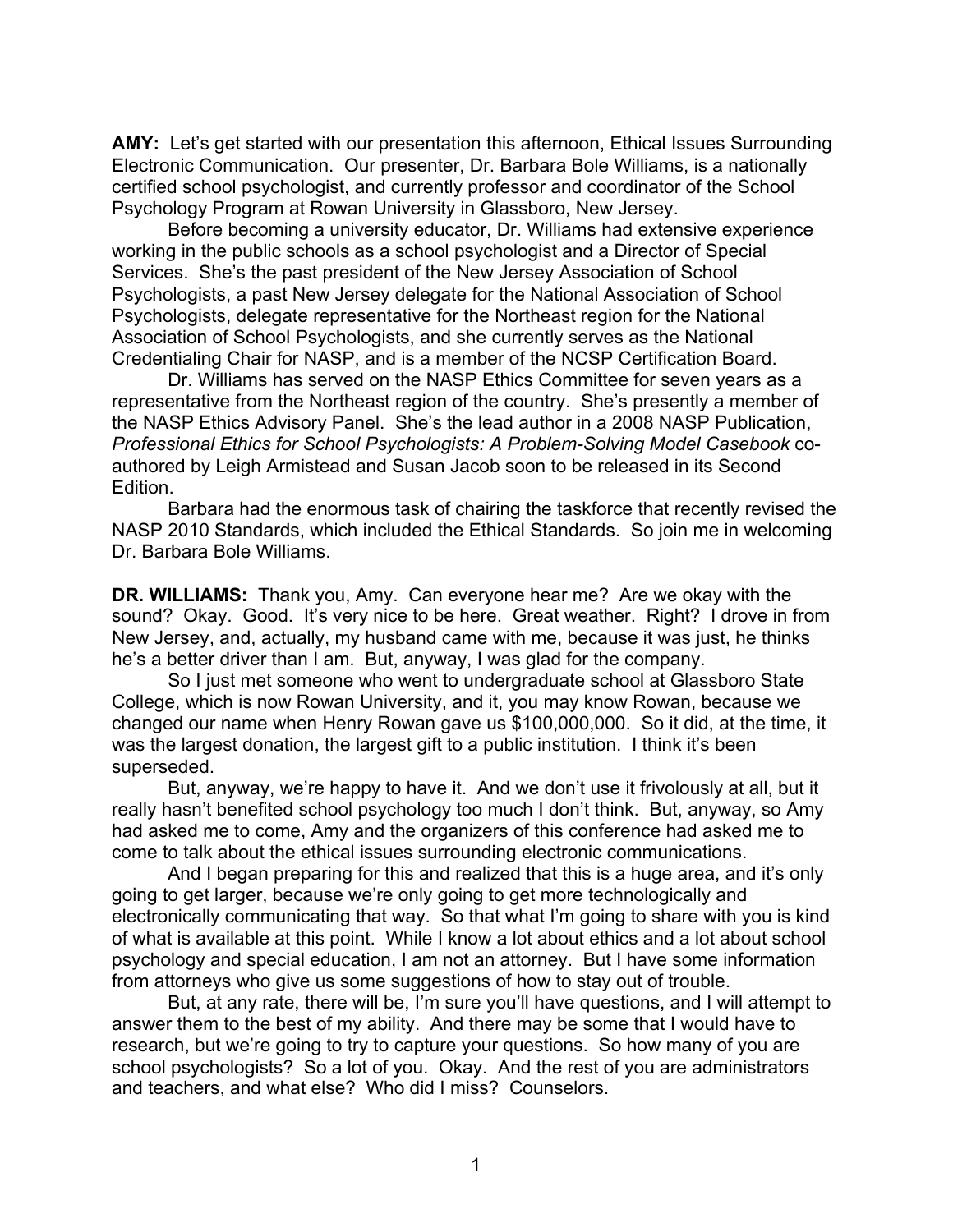## **WOMAN:** Parents.

**DR. WILLIAMS:** Parents. Okay. Parents, sure. But I'm going to be, the first part of this is going to review, as advertised, review the NASP Ethics Code, which applies to, of course, school psychologists, not necessarily to other professionals, but maybe some good practices. And then I'll get into, really into the heart of electronic communication. Okay.

When I began doing the research as far as looking into the issue of, the ethical issues of electronic communication, I came across some really interesting things that don't apply to us, but interesting. They talk about cyberpsychology now, which is the email therapy, and all of the ethical issues with that, and the fact that you would be talking to your therapist through e-mail.

And when we talk about, at the, later on, when we talk about the dangers of the privacy of e-mail, then you'll wonder, you know, is that, certainly be appropriate? Also, about doing research via e-mail or online, Web-based research. Are people as willing to be candid? I came across one article that talked about privacy issues dealing with conducting sex research on the Internet, so you just, there's a whole lot out there as I began to see, as I was looking at it and doing survey work.

But the objectives for my presentation will be to really, first of all, you'll have to endure becoming familiar with it, the NASP *2010 Principles for Professional Ethics*, and then we'll get into something about getting knowledge about the, your responsibilities having to deal with privacy, confidentiality, and the use of electronic communication.

As Amy had said, I am the co-author of, actually the lead author for the *Ethical Principles for School Psychology: A Problem-Solving Model*, so I've spent a lot of time doing this kind of stuff. The Second Edition will be released in February at the NASP Convention, and you know the other things that I've also done. But I guess what I want to say is I'm really not here representing NASP. I'm not here representing anyone but just kind of sharing information as I would do in a teaching way.

First of all, you know, what are ethics? We have to say, we have, the common understanding is that, really, this is giving us guidance about acceptable behavior or unacceptable, when you, you know, that can always be a problem, but, really, the basic rules of social engagement. And it really develops, ethics will develop within a context, a particular society, or culture.

We know that, you know the legal, and certainly our, probably the most familiar we are with, you know, medical ethics. I even say even lawyers have ethics, you know. But school psychologists definitely have an ethical code that we attempt to, I hope I didn't offend anyone, that we attempt to live by and guide our practice, which is the important thing for us to reflect and think. You know, what is the best way to handle this?

Because, certainly, in education, we come up with a lot of perplexing problems, and any of you who have a drive home more than five minutes, you know those are the things you think about as you drive and as you contemplate. But a lot of what the, the revision to the NASP Ethics Code was based on was from W.D. Ross.

And, really, around, they identified the moral duties of an ethical person, and they are non-malfeasance, which is to minimize harm, and beneficence, which is to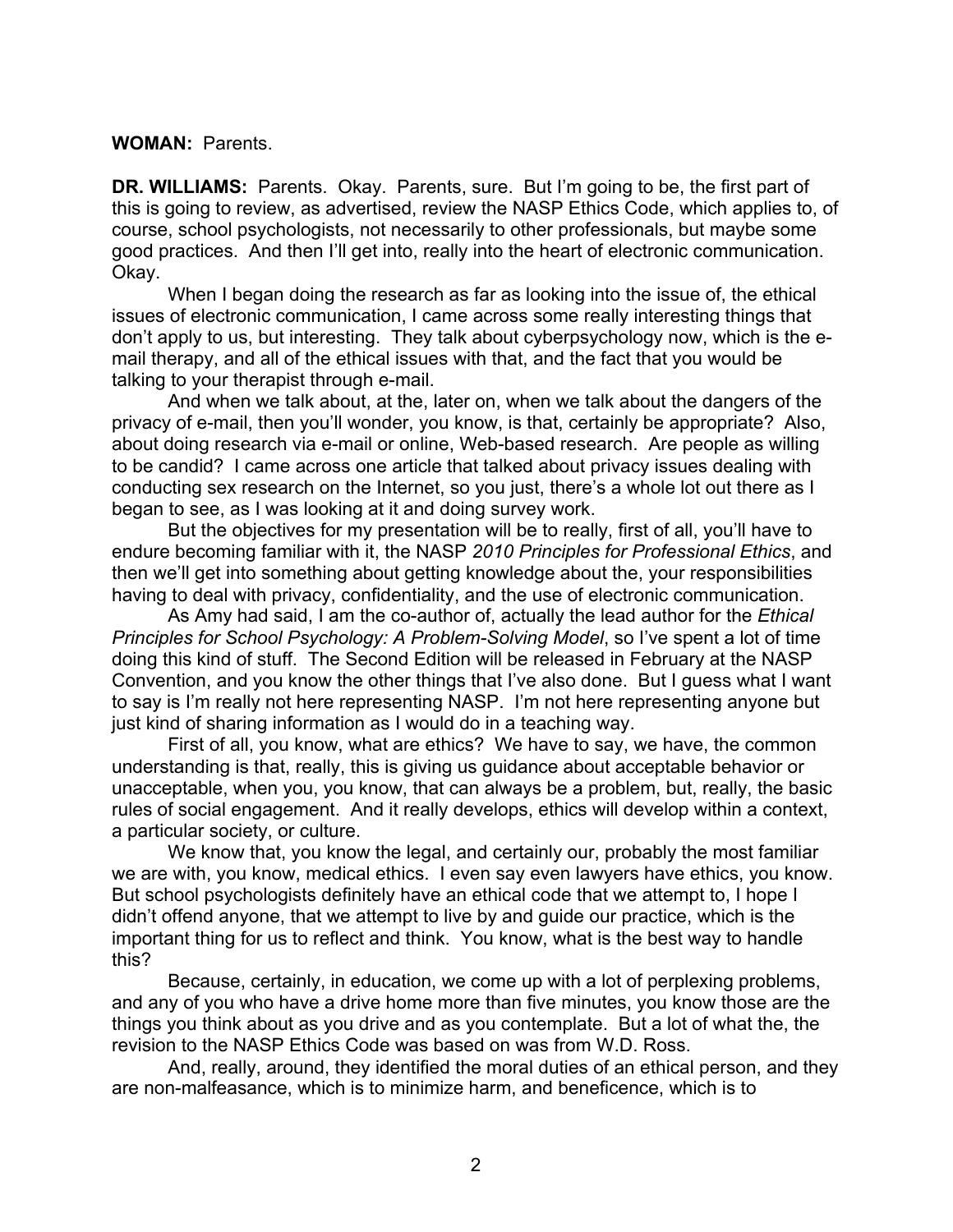maximize the benefit. That's what we're trying to do. Fidelity, which would be faithfulness to the truth and to your professional duties, whether it be as a school psychologist or in another role.

Certainly, justice, meaning fairness to all parties, everyone regardless of their place in society. You know, this is the great equalizer. And, also, autonomy. And autonomy really comes really into play with what we're going to be talking about today, because it's peoples' right to decide when their information will be shared. So the fact that we have the individual's right for a voice and a choice, and in this country, that exists.

I will be talking about applied professional ethics within the framework of school psychology, and this would mean that, you know, the specific rules that arise in our professional practice. Some of the things that we have as school psychologists to go to would be our *Principles for Professional Ethics*.

And as I describe how these were revised, and knowing that we're getting into a much more specifically technologically, much more sophisticated world, this is not a rulebook to say, if you do this, this will happen, or if you have this question, this is the answer. It's saying you've got to be a good critical thinker and apply these things to what it is, the dilemma that you're dealing with.

But in, there are other codes of ethics other than the National Association of School Psychologists, and we certainly took a look at those in our revisions. The American Psychological Association, and, interestingly, the Canadian Psychological Association. We really felt that that code, that code of ethic had a lot of wealth and information to share.

So there is now something called the *2010 Model for Comprehensive and Integrative Services*. For those of you who are school psychologists in the room, you'll be hearing lots more about this. I'll give you, you know, a two-minute introduction to it. But all this information is available on the NASP website, which is located there.

All right. Here are the new standards, and it's been the last, well, three and a half, four years of my life have been involved with this and a lot of other people. But I also, I think, was posted on the website, for those of you, to download the actual, the Code of Ethics. So you can, it's available for free, but if you like to have little booklets to carry around, which, actually are kind of nice, but they are available.

You can see at the far left is the *Ethical Professional Practices*, and then we have the *Graduate Preparation*, which is a different, and credentialing which has to do with different types of issues in school psychology.

So, as promised, this is the Comprehensive and Integrative Model for School Psychological Services. And, in attempting, what we've attempted to do in this is to also give an integrated approach to all things in school psychology, whether it be credentialing or educating or training school psychologists or ethical issues, and that we have, and this point, taking a look at all the things school psychologists do and tried to put it into a nice little model.

When we actually came up with this graphic, we thought of kind of like a schoolhouse, kind of an A-frame schoolhouse, which I've never seen. But, in this case, you can see that, again, without going into too much detail, the practices that permeate all aspects of service delivery would be on the left, which would mean that we do make decisions based on data.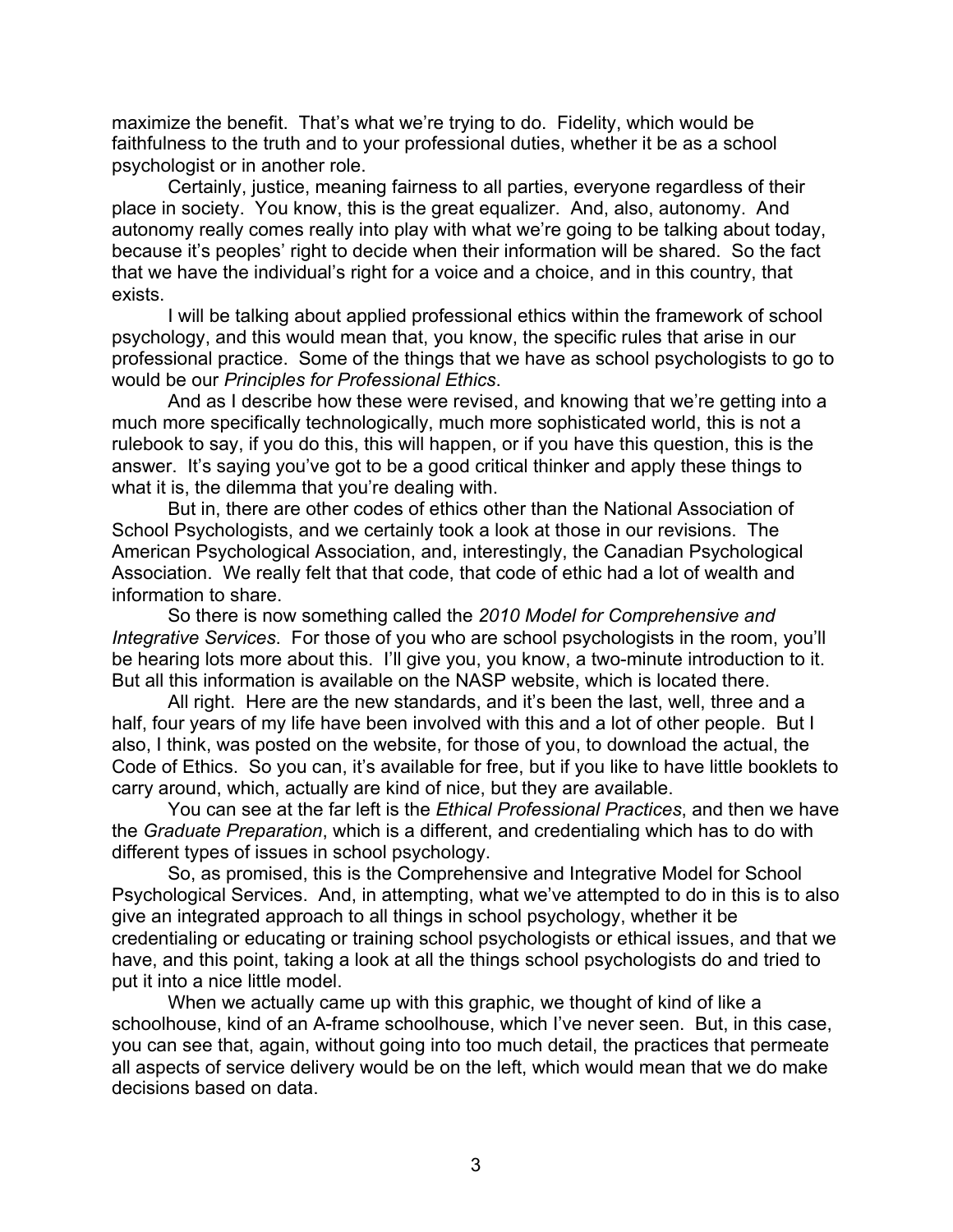It's not, hmm, this is how I feel today, but it is what does my data tell me. And then, also, consultation, collaboration. So whether you're sitting here as a school psychologist or sitting here in another educational capacity, as a principal, even as a parent who are interfacing with professionals, is that we're all about consultation and collaboration. We need to work and have good skills to work with people.

And then when you move over to the right-hand side, you see that these are the direct and indirect services that school psychologists provide to children, families, and school, both at the student level and the systems level, which would mean to teachers and to educators.

If you go down to the bottom, we see the foundations of school psychology service delivery, and among the things, other than we have diversity, in terms of diversity in learning and development, all types of diversity. We have research. And right there is what we're going to be talking about at this first hour and then on into the second two hours, the legal, ethical, and professional practices.

So we consider these the foundation of services. So these are the things that you need to be sure that you're doing as well as humanly possible. Okay. Again, we have just a little more of an introduction to the NASP 2010 Code.

If you're familiar with the former code, this one is organized a little bit differently, and I'm going to take you through that in much more detail in the second two hours than in this. But we did, really, take a look at all the current ethical principles. Sometimes in the 2000 principles there were like internal conflicts. One point would say this, and you'd read, five pages later it would say something else.

And, also, recent laws and court opinions, because while ethics and law are different, they're certainly intertwined, that we need to be sure that we're doing what, part of being an ethical educator is to follow the law. So we do think, and I have, since I teach ethics to school psychology students, I think it is easier to learn and easier to interpret and teach. I'm finding that I'm pleasantly surprised.

And the other thing to say is this is really about school-based practice. It's really not about working in any other setting other than a school, okay, so that, you will find that is the case. So the reorganization took, we have things divided into four broad ethical themes, and I'll, even if you have a handout with you, we'll just walk through it quickly.

Four broad, under the 4 broad themes are 17 principles, and then from there, you get, we get more specific with standards. Okay. So let's first take a look at what are those four broad ethical themes, and here they are. These are ones that, the first three, particularly, we can, we cite and credit the Canadian Psychological Association in terms of some of their ideas.

But if you have brought along your copy, you can see that you're respecting the dignity and rights of all persons, professional competence and responsibility, honesty and integrity, and responsibility to schools, families, profession, and society is how we've organized those.

So let's look a little more closely. And what do we mean by respecting the dignity and rights of all persons? After all, you know, this isn't probably our most important, I can't say most important, but certainly are important, that school psychologists engage in professional practice that maintain the dignity of children and their clients. Clients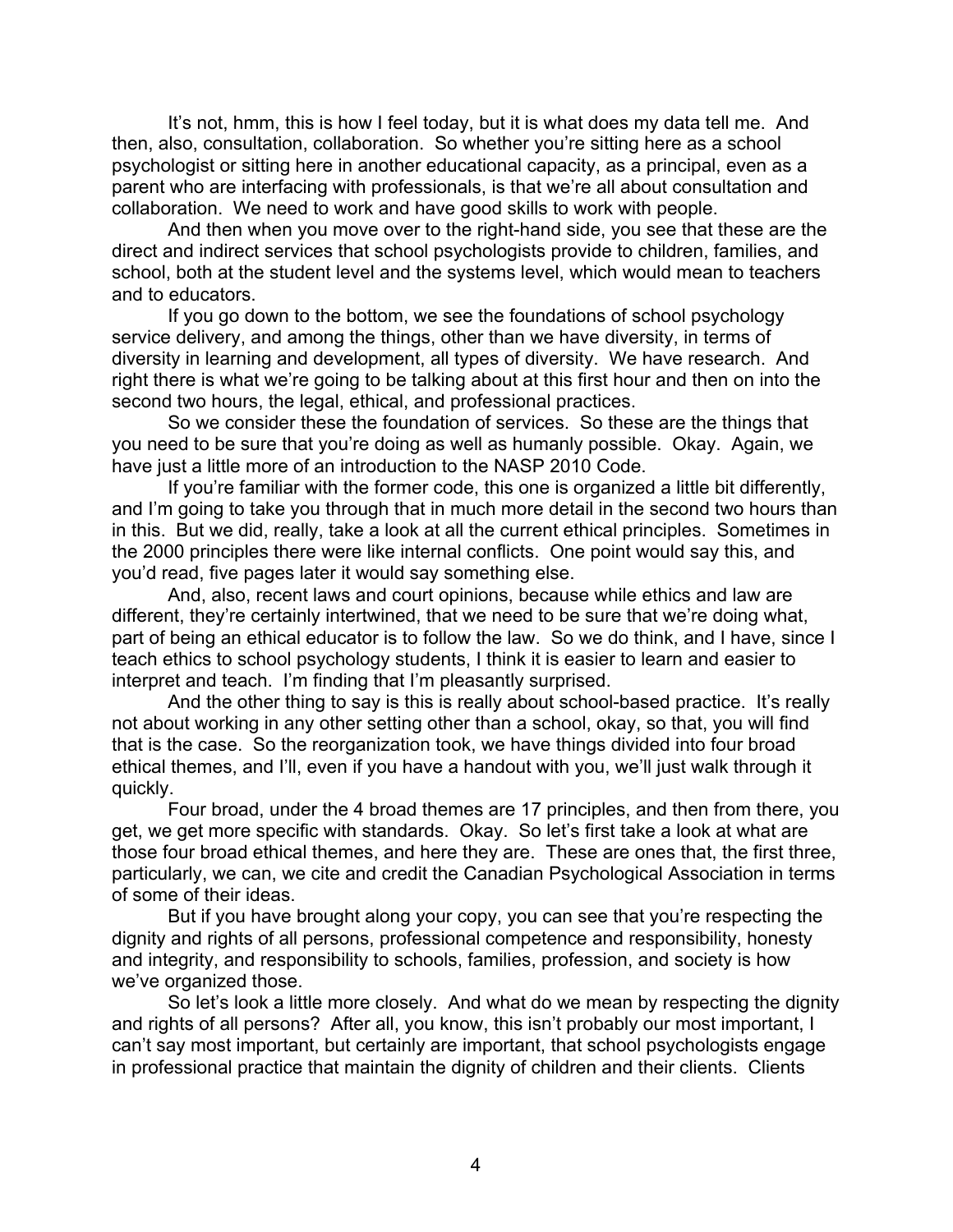being teachers, administrators, anyone, you know, within the school community and, certainly, the families.

In their words and actions, school psychologists demonstrate respect for the autonomy of persons and their right to self-determination, something that is important when we talk about electronic communications, right to privacy, and a commitment to a just and fair treatment of persons. So that's one of the broad themes.

The second is the professional competence and responsibility. Beneficence, or responsible caring, means that we act to benefit others, and, at the very least, do no harm. That's where we certainly get that from the, also we know then in any other professional organization's code of ethics, we talk about doing no harm, particularly in the medical field.

So to do that, we must practice within the boundaries of our competence, use evidence-based educational and psychological information, and the education to help clients and others make informed choices. And I'm going to underline the last four or five words. Accept responsibility for their work. We have to be there to pick up the pieces if things don't go well. We can't just kind of, you know, wash our hands of things.

The third is honesty and integrity in professional relationships and to maintain the trust in the public. After all, that's what a code of ethics does. It says that we have a guideline, we have guidelines that will guide our practice, and part of what we want to do is give confidence to the people who work with us, that we abide by these things.

So to maintain that trust, we have to be faithful and adhere to our professional promises. We're forthright about our qualifications, competencies, and roles and work in full cooperation with other professional disciplines, like some of, many of you who are here today, and to meet the needs of students and families and avoid multiple relationships that diminish their professional effectiveness.

Meaning that we are careful about doing, being too many things to too many people if it's going to diminish our ability to be a school psychologist. If you're staying for the second workshop, we'll talk more about that. The fourth area really is one that doesn't come from the Canadian code as much as it comes from the school psychology literature, really saying that, and this will, I think, will resonate with parents who are here, is that our responsibility to schools, families, communities, the profession and society.

And what we're ethically responsible to do is to promote healthy relationships with the people that we, and the entities in which we work. So in order to maintain the public trust, we respect the law, as I mentioned. We encourage ethical conduct. We also help others, and not just people that are clients that we work with, but we help by mentoring less experienced practitioners and contributing to the school psychology knowledgebase.

So you who are school psychologists, how many of you have mentored or supervised interns or practicum students? That's what this is all about, and it's the first time we put this in the ethics code that, really, this is part of your responsibility. Even though you say, oh, another, I mean, I am a graduate educator. I work at Rowan University, and I train school psychologists, so that means people like you, I have students in the spring going out on practicums, and we have to have good supervisors.

And sometimes that's extra work, but, fortunately, there are, you know, there are great people that are willing to do that. So about the organization, and I will not go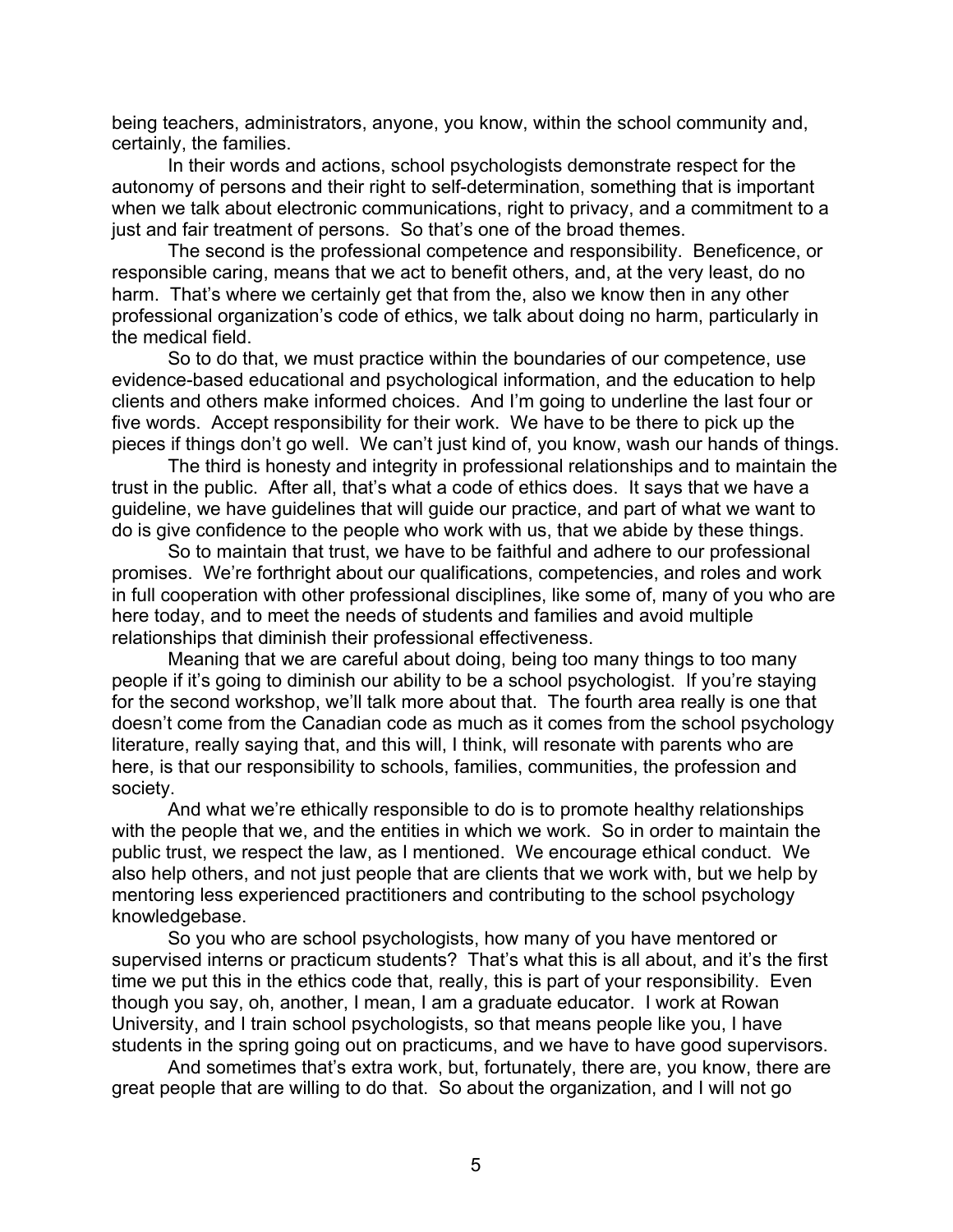through this in too much detail, but just to give you kind of a graphic organizer, the first you see here, there is the theme of respecting the dignity and rights of all persons was our first theme, and then, under that, our principles.

There's privacy and confidentiality. We certainly will come back to that. Social justice is new in the code. But when we were working on this, and we were revising it, we had a lot of really powerful and thoughtful comment in the area of social justice, meaning that we have a responsibility, you know, to, for those people who need our help.

And then here's the second, the second theme followed by the principle. So you see kind of the organizational structure. The third theme, principles, and then the fourth. So it's a very, we hope, a very organized and easy to find.

For those of you who downloaded the actual PDF of the NASP Principles, we had to fight hard to get a table of contents in there, because when, this is also, was also printed in the *School Psych Review*, which is the NASP Journal, which is a very scholarly journal, and is going to be going into other NASP publications, and those people, this is kind of what you learn when you do these kind of things, but those people that are in charge of like being sure our publications are up to the snuff the way they have to be said you can't have a table of contents within a document that already has a table of contents.

But we said we want a table of contents, because it's easier to find what you're looking for. Okay. So I wanted to be sure you had with you the table of contents. Okay. So that's your intro to NASP Ethics, so that we've spent awhile. But we're going to get into now, which would be more, I think, information that'll be generalizable to people who are not school psychologists.

So we're going to talk about *Privacy, Confidentiality, and Electronic Communications*. Okay. You can see that one of the co-authors of the publication that NASP has, that I've, was the first author on is Susan Jacob. And any of you who are school psychologists probably have her ethics and law book right on your bookshelf. It'll get you out of a lot of scrapes sometimes.

And she's the, it just now has come out with, it's just available now with the Sixth Edition, and some of this information came from that. Okay. We're going to then look at this, a principle of privacy and confidentiality a little more carefully that, and kind of give you a sense of privacy being, it is a right in this country. We have the right to privacy. While confidentiality is something that you negotiate, or that you, it's an agreement that you reach. All right.

So as you can see here, we respect the right of persons to choose for themselves whether to disclose their private thoughts, feelings, beliefs, and behaviors. And then the standards which fall under that are we respect the right of persons to selfdetermine whether they'll disclose. In other words, we can't twist their arm too much. We can discuss things, but, and then we minimize intrusions on privacy.

And this is where a lot of the, what we'll talk about with electronic communications, what our responsibilities are there. And that we have to inform children and clients about the boundaries of confidentiality, and this is certainly what counselors and what we would do as school psychologists in talking about what we say is confidential, except when, you know, the exceptions to that. Okay.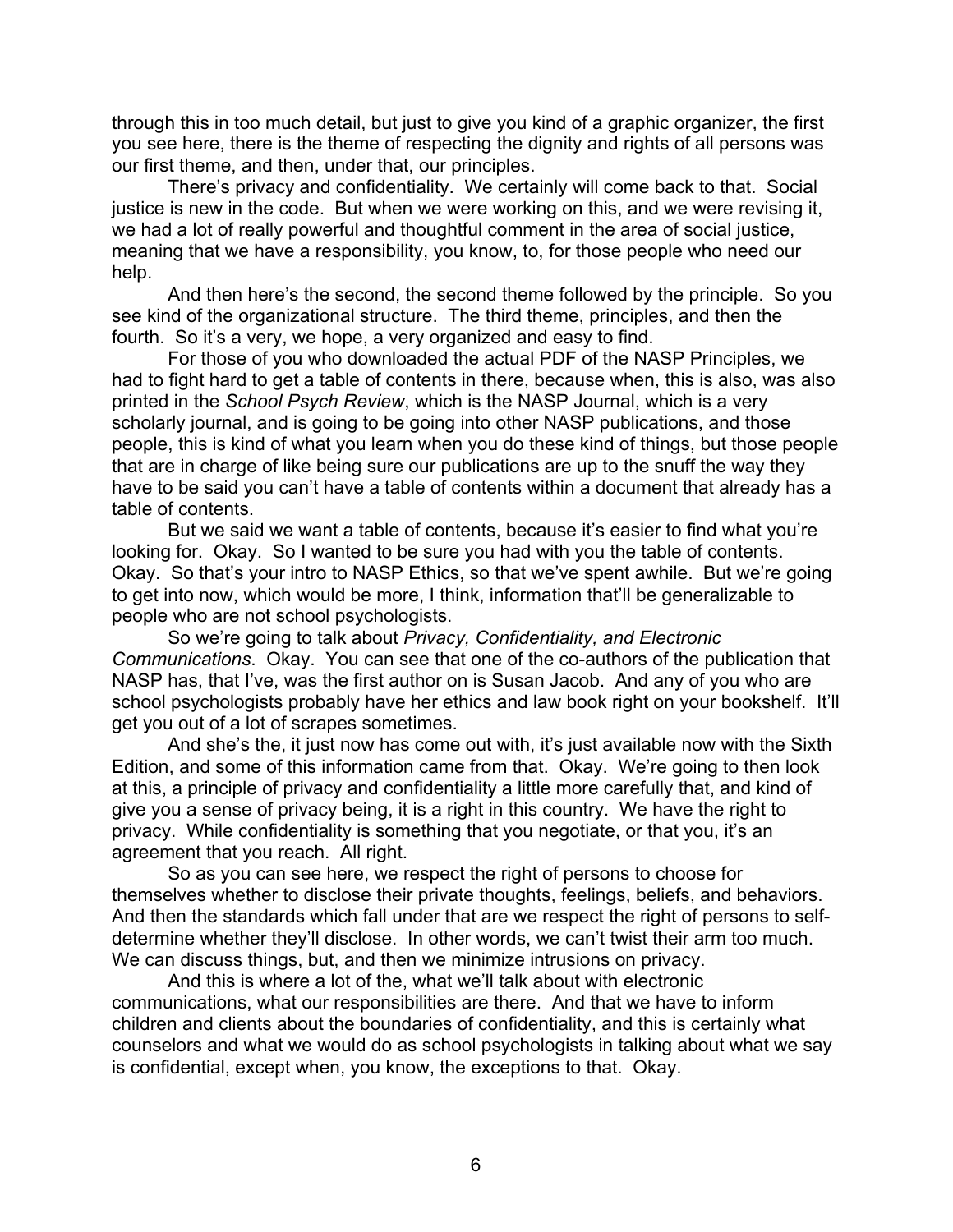So privacy, if we talk about this, is having control over the extent, timing, and circumstances of sharing one's self, whether it be physically, behavioral, intellectually with others, right, and this is a right within our society. The right to privacy is not in the constitution, but has been established by case law. So as an American, this is something that we do take for granted.

A student right to privacy is not absolute though. And if you, when you begin to read law, school law in this area, is that we really, any, if you're an employee of a school district, you are considered a state actor. And we don't refer to that too often, but as a state actor, because we are employees of a public school, we represent the State. So, therefore, we have to balance it against our state responsibilities.

And that may mean, in the case of mandatory reporting of child abuse or other issues like that, which really is, when we have, you know, when we're concerned about the welfare, because our responsibility is certainly to preserve the welfare of children as well, so while privacy is a right, it is not an absolute right. Okay?

Some of the state law about privacy, we all probably, many of you, any of you involved with special education know about IDEA, and it talks about we need to have parents' consent to evaluate kids. We can't just pull them out of the classroom and say, you know, come on with me today. Parents have to have informed consent, to know what they're agreeing to, that their child may be eligible for special education.

There's FERPA, which is a very important law when it comes to records. And I think when you talk about electronic communication, we know that that's what we do a lot. Can we, what can we send? What can't we send? But FERPA is protecting the privacy of records. It is a federal law from 1974.

A more recent law was the Protection of Pupil Rights, and this really talks about you can't intrude on the pupil or family privacy by collecting sensitive information without parent notification and the opportunity to opt out. So if you're going to be, you're doing a survey about adolescent sexual behavior drug use, parents have to know that we're going to be doing this, and they may say I'd like to opt out.

And I think, you know, those of us who've been in education for a while know that began, that controversy came when families first starting teaching sex education in the schools, and the parents had the right to say I'd like my child excused from this, largely, I think to do with some religious beliefs.

So we have statutory law which talks about privacy. In the NASP Code, there are specific standards. And, again, I would refer you to this. I don't want to look at it in too much detail, but the standard to respecting privacy rights is part of what we're obliged to do, to minimize the intrusion on privacy, and privacy and sexual orientation.

Now let me comment on this for a moment, because this is the first time that we have said that, you know, protection for kids, who have, for our clients, for students who, of gay, lesbian, bisexual, questioning, transgender questioning youth protection that we cannot divulge that information without their permission. All right.

So that, and, you know, if you're at all familiar with the controversies in the literature in this area, this could be a workshop unto itself. But, again, our job is to protect and to help and to do no harm. So in this case, we've explicitly stated in the Code of Ethics that, the, what our responsibilities are. Okay?

Also, the privacy and sensitive health information, HIV and other things that would be, this is information which is, it's private information. We are not to be sharing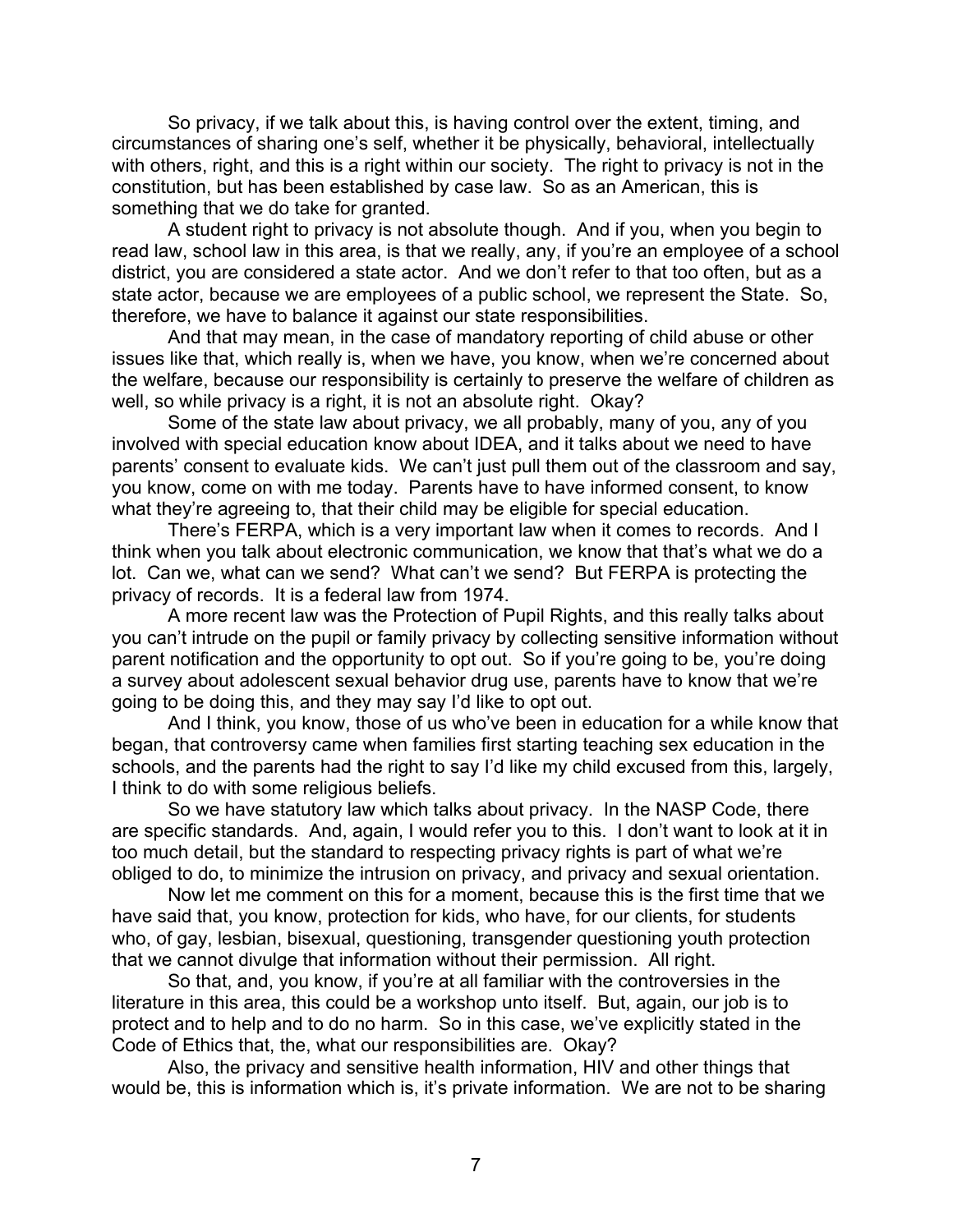this, even if we are aware of it. And then, of course, we refer to medical guidelines for that as well.

So let's talk a little bit about confidentiality, which we consider not a right but an agreement with you between a client and the professional, and our professional obligation. We maintain confidentiality to protect privacy. So the standard reads that we respect the confidentiality of information obtained during our professional work.

And you can read the rest, you know, that we do not reveal it to third parties without consent. And we know that when you have any kind of confidential record, if you want to share it, you need written parental consent to do that, other than if you're sharing it with, say, the teacher of the child, who is, has, needs to know, because you don't want to have the teacher not be aware of particular information.

So what about electronic communication and other digital issues? And this is where, I'll tell you, if anybody's interested in this area, and I'm getting really interested because it's so, it's just new and going lots of places, is that, you know, you're going to find a lot of information out there.

What about Web-based or network-based recordkeeping? How many of you are in districts that have Web-based or network-based, keeping all your records that way? At the exclusion of paper? Anybody at the exclusion of paper? Okay. So we're doing dual records. Right? Okay.

But, again, the fact that it is out there has a, there's a responsibility to be sure that we're meeting the best we can in terms of confidentiality and privacy. E-mailing sensitive information. We do know that no e-mail is confidential, necessarily. Okay? So that when I, I'm going to give you some suggestions as we go on about, you know, maybe limiting what you put in e-mail.

Well, three standards in the NASP Ethics Code apply. We take steps to ensure that information in school psychological records is not released to persons or agencies outside the school without the consent of the parent, except as required and permitted by law. So if there's information to go to a pediatrician, a parent has to give us that information.

The pediatrician is not part of the educational network, and that's very kind of basic information. Of course, I always say that once information is given to the parent, it's the parent's right to do what he or she wants to do. But from our standpoint, we definitely need parental consent, other than as required and permitted by law, and that varies from state to state.

Standard II.4.6 is to the extent that school psychological records are under their control, and that's, and I underscore under their control, school psychologists ensure that only those school personnel who have a legitimate educational interest in the student are given access to the student's school psychological records without prior parent permission or the permission of the adult student.

So you have to be sure that anyone who you're sharing information with is within that need-to-know group. That we, otherwise, we do not permit that. And then Standard II.4.7, to the extent that school psychological records are under their control, again, under their control, and this is where we have to take steps to try to get it under our control, school psychologists protect electronic files from unauthorized release or modifications, and this is where we need to have a technology expert here.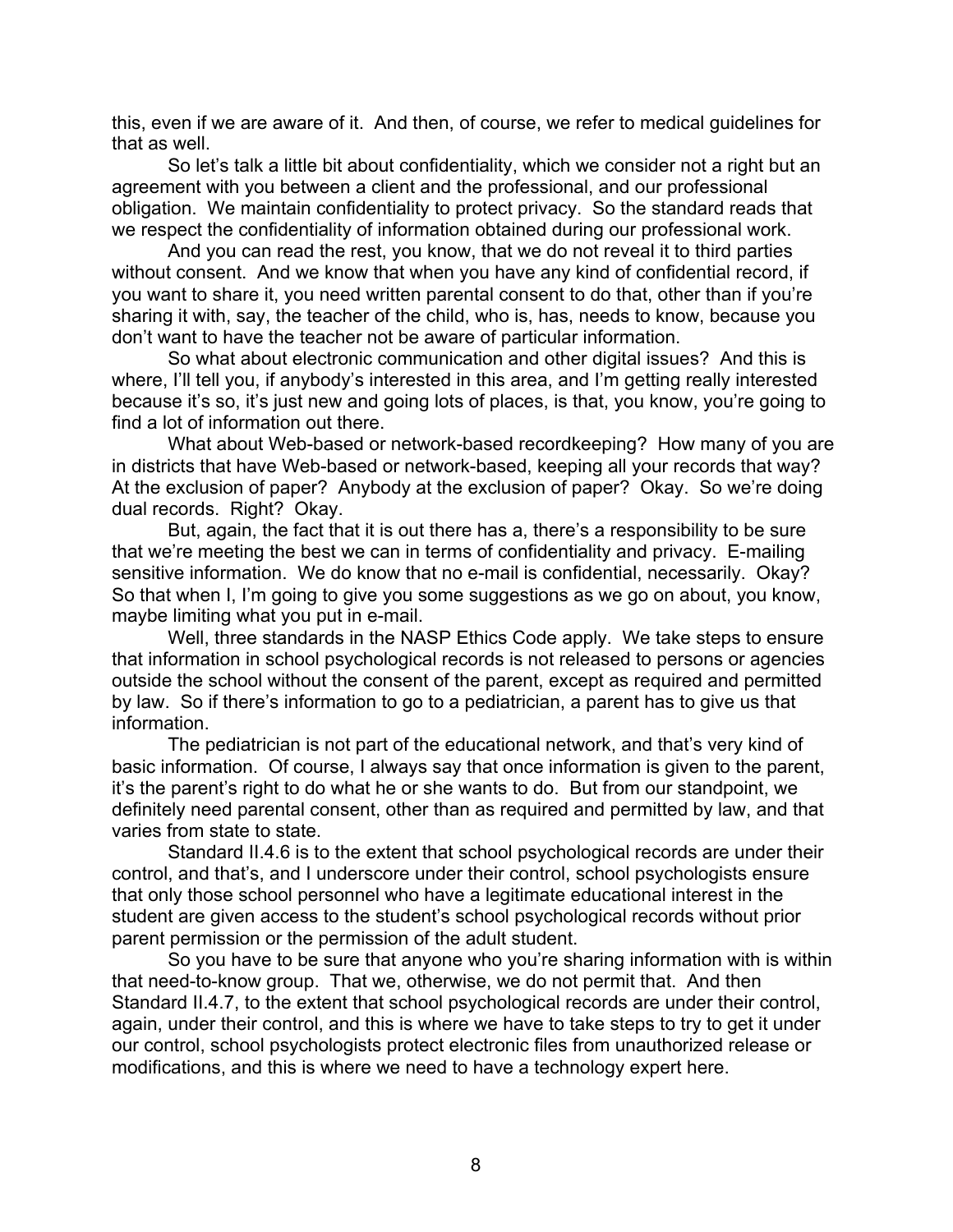But, for example, by using passwords and encryption, I'll talk a little bit about that later, and take responsible or reasonable steps to ensure school psychological records are not lost due to equipment failure.

So that's why, you know, I mean, I certainly have a backup little portable drive that, you know, although I don't do it as often as I should, and our son-in-law is a computer engineer, and I always feel guilty that I'm not always doing all this backup, but I'm not, in this case, I'm not the school district. That's my personal information. Yes?

**MAN:** Barbara, on the last side . . . how can you . . .

**DR. WILLIAMS:** An adult student. It would be by a school law in this case, because we're talking about school-based services. And I know that in schools, it's typically 18. In mental health, it's typically 14. So, yeah, that's, but, yes, definitely school. Okay.

Now I want to, when I started getting this information together and doing my research for this presentation, I kept coming across, and I will refer to you the Harvey and Carlson's 2003 *School Psychology Review* article. It is available on the NASP website if you poke around a little bit, or you can Google Carlson, or Harvey and Carlson.

I do have *School Psych Reviews* back to 2003. I hate to admit that. I am, as my husband would say, I never throw anything out, which is a, it's bad. But, anyway, in that article, it really speaks to school psychologists having an ethical imperative to determine ways computers, and I, the parentheses are my addition, and now other methods of electronic communication, can facilitate practice.

That means it can make our jobs easier. It can make us more efficient. Can, you know, can move our profession forward. We have a responsibility. But with that comes a responsibility, the imperative to consider fully and carefully ethical and professional practice implications.

So it might be more, if you're carrying things around, you know, on your BlackBerry or on your, you know, your iPhone, whatever it is, portable device, is that that's very convenient, but it also means you have to understand the responsibility that goes with that. Also, those aspects of the use of electronic communications that are helpful make it more problematic, as I said, to be vulnerable to things.

So let's talk about e-mail. And I can tell you that probably, it's probably safe to say that any ethical standards, whatever organization and profession each of you belong to, is that, and I can say, certainly, for NASP is that the standards on privacy and confidentiality apply regardless of the transmission method.

So when you attach a report to your e-mail and send it somewhere, you have a responsibility that that is safe, and that's hard to do. I know. FERPA, which I said is our, it's the law that we, certainly, the privacy law that it clearly, clearly does not allow an educational institution to leave educational records unprotected or subject to access by unauthorized individuals, whether in paper, film, electronic, or any other format.

We interpret this prohibition to mean that an educational institution must use physical, technological, administrative and other methods, including training, to protect educational records in ways that are reasonable and appropriate to the circumstances. Another underline, reasonable and appropriate to the circumstances, in which the information and records are maintained.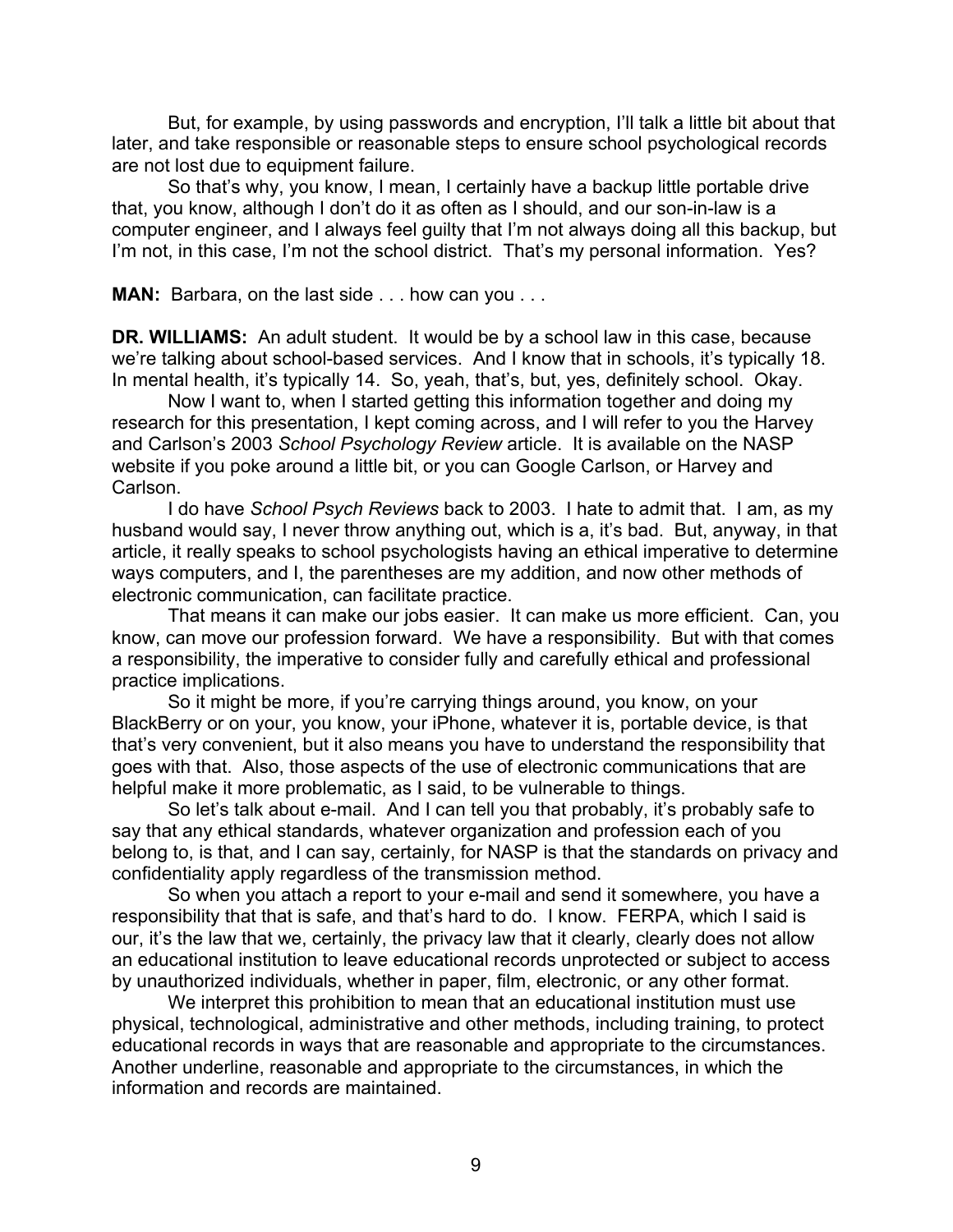But, interestingly, FERPA does not prohibit the use of electronic communication. It just says that when you do it, you will have every safeguard in place. Now before I was at a university, I was a school psychologist and director of Special Services, and I know when I talked to my tech person, I'd say, you know, we have to be careful about this. He said, yeah, sure, sure, sure. Right.

And I know that when we talk about not only password protecting but encryption, encryption is software. It means money. It means overhauling systems. But that's really what we're responsible to do, as we will go forward and talk about. Okay? But yet when we enter, when we talk to the powers that be who are making these budgetary determinations, you know, it's like, well, you can say you can go read FERPA and see what, how you interpret it.

But there are practical considerations as well, okay, but I underscore FERPA does not prohibit the use of e-mailing for transmitting educational records. The responsibility falls back on to you as you are using this method to be sure it is safe. So it's a big responsibility.

The top eight issues, actually, this comes from, it's from a group of attorneys, so this is probably the most practical thing that we'll talk about it. But the top eight issues about using electronic communication regarding student record, first of all, treat e-mail as a request for information.

Now my entire career has been in New Jersey. I don't know, and you can tell me if Pennsylvania educational law and code is the same, but in New Jersey, but if a parent communicates to a district, writes a letter to say I would like you to consider evaluating my child, or I want my child evaluated, and, you know, in our case, it's child study team evaluations, we have, the district has 20 days to respond. Is that so in Pennsylvania?

Ten. You're, wow, okay. You've got ten days to respond. Right? If you get a request by e-mail, you treat that the same way that you would for any other written request. Okay? But you also have ten days to respond. I mean, there's a good and a bad to this.

Treat e-mail with respect. Regular e-mails are not secure, unless there is some kind of safeguard. So you need to go back to your district to say what kind of safeguards do we have on our e-mail system, so that somebody couldn't read the information that I've written to a teacher, to a parent, whatever. Okay?

Treat e-mail as part of the pupil records. Under FERPA, pupil records are, can be, parents have the right to review records about their child, so any e-mail that has identifying information, the first name, the last name, even initials, become part of the student's record.

Now I also, you know, I have, I remember, as being part of the NASP Ethics Committee, getting a question about e-mail. This was some years ago. E-mail, you know, is it okay to discuss cases by e-mail with teachers? I said, well, yeah, if you're willing to share, I mean, they always say don't write an e-mail what you don't have on the cover or the front page of the *New York Times*.

In this case, anything that you write could be something a parent could say, it's part of the record. I'd like to see it. Okay? Which puts, you know, puts it at a different level. An attorney would say limit the amount of e-mail contacts regarding student records. You know, be careful what you saying, what you're doing.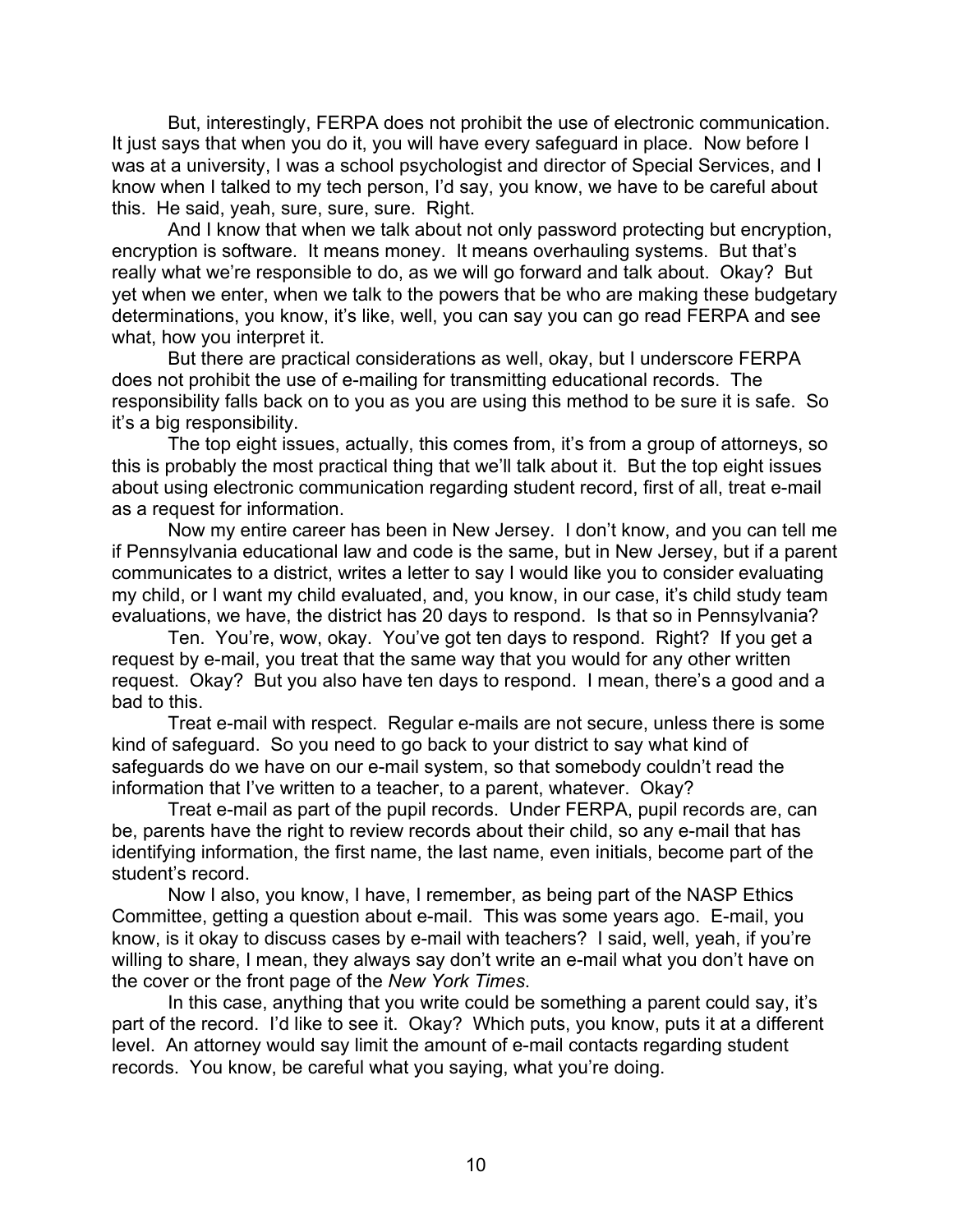And in using e-mail, keep it to, brief, keep it brief with no narrative, gossip, or inappropriate reference to parents or students. You know, this is not Dear Abby. I found out I'm so frustrated. I can't stand it. This is informational. Okay. Attorneys will say, and I told you I'm not an attorney, that all of this is discoverable. If you go to due process, if you are in court, this information can be discovered, whether it be on your school or home computer. Yeah. Think about that. Okay? So be careful.

Print out e-mail and keep it in the file. It is part of the student's record, and parents have the right, or others have the right to review it. And if you are not sure about how to respond to an e-mail, as your director, ask your board attorney.

And I know we are so used to instant communication now, and although I started by saying that we have, the first was that, the first point was that e-mail, treated as a request for information, in Pennsylvania you have ten days, but people are not used to waiting ten days to get a response to an e-mail. Are you? I mean, you know, I try to do my e-mails every day, so I can get, you know, keep things going, because otherwise they pile up.

But think about before, think about respond, think about what you're doing. And, again, in the next workshop, we'll talk about a problem solving model which involves, if you're not, you know, think about it, talk to colleagues, talk to your supervisor. If necessary, you know, call the board attorney and see what recommendations are.

So those are some helpful hints about what we might do in terms of e-mail. But then as I was, as I said, researching for this presentation, talking about, well, what about other things? Responsibility. In this case, the use of technology, we're talking about Facebook, Twitter, Blogs, other social media, you know, and that's really why there's nothing in the NASP Code.

We said how are we going to deal with technology, because it's so dynamic, it's so changing? And NASP Ethics Code is only updated every ten years. Who knows what it's going to look like in 2020, you know?

But in this case, I would refer you to Bill Pfohl, who's a former president of NASP, has a two-part article in the November and December *Communiqué*, I think it's called The Tech Corner under ethics and technology, and raises some very interesting questions as he goes through the NASP Code and things that are going to have to be, trying to be sure we can respond to.

But this whole technology is really exploding, and it has impact on how we practice. Computers, smart phones, data storage devices. How many keep reports on USB drives? What if you drop it in the parking lot? What happens? You know, and I train future school psychologists, and I tell them to be very, very careful. And, actually, what's nice is that they're more technologically savvy than I am. I mean, they, when I have a problem, I ask them.

So the issue is that we need to password protect, which is not difficult to do, or encrypt, which is much more difficult to do. All right. But think about it. You know, I don't have all the answers. As I said, I don't have all the answers, but think about our storage devices. You have it on your small laptop that you brought to the conference. You lose your laptop.

You know, one of the things that the, just to give you a little bit of a vignette, is that in the ethics problem solving casebook, we asked for people to submit to us dilemmas from your practice. If you remember, we had a, we advertise in the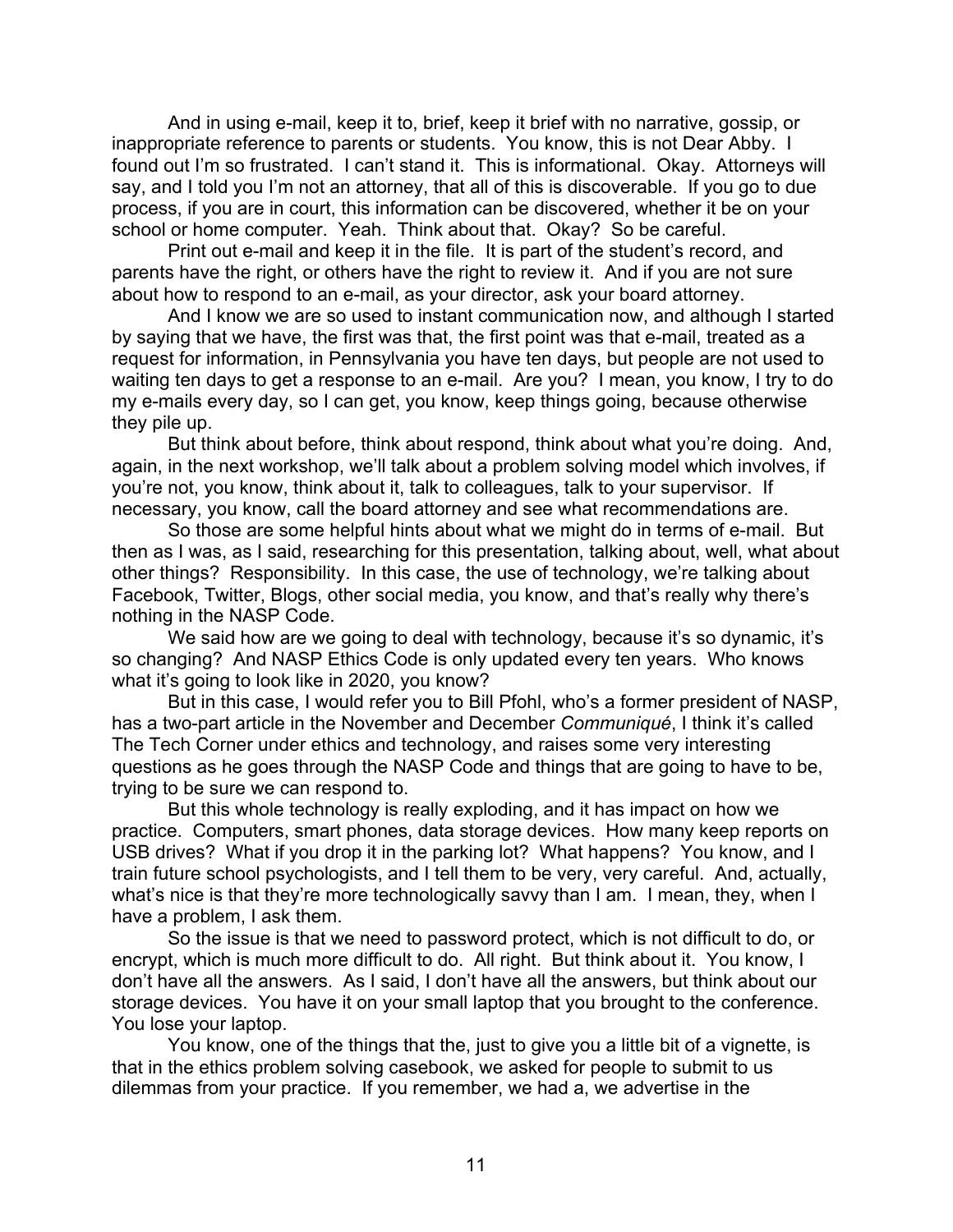*Communiqué*. We're on the NASP website. Every conference I went to, if we were still doing it, I'd be handing out forms to you saying tell me about your worst dilemma.

And one of them that came, and I don't remember whether we used this or not, we should have, is that a school psychologist's office computer was, he got, the school psychologist got a new computer, and the IT person said we'll clean up your, everything on your old computer. We're going to put it in a classroom.

Well, guess what happened? It wasn't all cleaned up, and kids in a classroom were reading other kid's psychological evaluations. Now you talk about an ethical dilemma, and this one is like what do you do about that, you know? Obviously, parents have to be notified, you know. There's so much, and yet, again, not all of us as school psychologists have expertise to check to be sure everything has been, we do have to use, you know, the specialties within the district.

So at any rate, there's a lot of issues that can come into play. Okay? We, EPP or the Ethical Principles recommend using a problem solving approach, as I mentioned, to try to resolve those things related to electronic communication. You've got to think, and you've got to problem solve to whatever extent that you have resources available.

But the message I bring to you as school psychologists is the responsibility remains with you. You can say my district won't do this. My district won't do this. But the responsibility is when you send that e-mail, when you use electronic communication, it's up to you. You will bear the responsibility.

So I'm not trying to frighten anyone. I'm just saying please think. Okay? And you have to attempt to follow the ethical and legal guidelines. Some other issues is what about school districts using databases to store student files and records? Do you notify parents that this is an electronic storage? You should. Is the database secure and protected by firewalls, passwords, and encryption? Is it connected to other networks which could compromise confidentiality? Yes?

**WOMAN:** Should the parents of children . . .

**DR. WILLIAMS:** Yes. I mean, if you want to be sure that you have, that there is protection. That is confidential information. Yes, yes. What about sharing computers? I just mentioned about the sharing computer between, you know, the school psychology and the . . . but that would certainly be, I hope, a one and only occasion.

Common database, data storages, we have to understand the threats to confidentiality and be aware of that. All databases need to be password protected. I already talked about the USB and other memory storage devices. And what about digitized records stored by the school district? I don't have all the answers for this, but these are things that we have to be leery of. Yes. Quick question?

**WOMAN:** . . . but I've been in two situations recently where a teacher was . . . real time with the parent IM'ing them talking about . . . create an educational record for that . . .

**DR. WILLIAMS:** Yeah, yeah. Well, we're going to take some time. I know that people that are taping our, we're going to take some time for some questions with time permitting, and that would be one that if you would bring up, if you, you know, just kind of concisely. I'm sorry about that.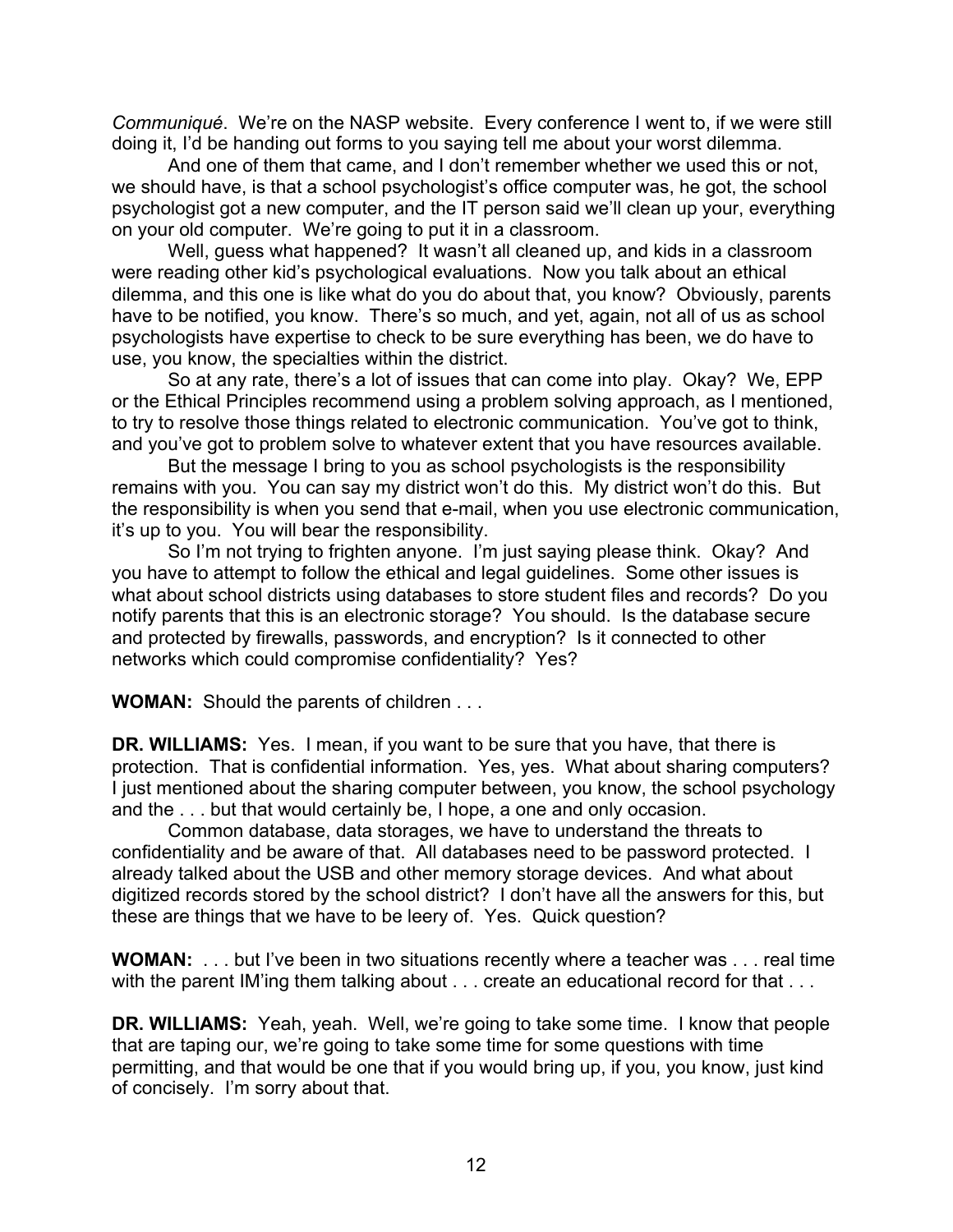And, again, I'm going to refer to Bill Pfohl's articles, because it was great that he had written these two things just as I was preparing. But he said deleting a file doesn't really mean deleting it. You know, it's like never gone. It can be easily recovered, okay, so remember that. And then, you know, I never thought of this.

New copy machines have hard drives, and if you're renting the copy machine, and it goes back to the, you know, the company you've leased it from, how are you going to wipe that clean? So all of that information that you've copied, and I tell you, I know how many records get copied. We do use a lot of paper.

Fax machine, and that's kind of a, you know, I think a more manageable, if we say only fax to a secure fax machine, and, you know, or call the person and say I'm faxing now. Are you standing there to receive it? You don't want to have something sitting, waiting a half hour for somebody if it's confidential information to pick it up.

You need to take precautions that others cannot modify your reports without your permission, and, you know, that's a, for a school psychologist, the only person who can modify, and not that your report cannot be challenged to say I don't think that information is accurate, the only person who can change it is the author. If you've written it, be careful that other people can't do that. Okay?

Issues with storage of records, you know, the networks. My former district, I know too well the issues of, you know, the weaknesses, the fact that, you know, I worry about the fact that, you know, the idea of school networks that should have passwords and firewalls, and is that information secure?

Cloud data storage, you people who are technology savvy know this, I learned it, is that, you know, we're using, a common practice is to use remote storage, so the records that's being backed up in a company from Atlanta or whatever, New York City, you know what I mean, we're using other people's hardware, so to speak, to do this.

And with that comes threat to confidentiality, so this is a wide-open field. What about, you know we used to have, or some do, some of us, have paper files for a student, and when you would go into read it, you would need to sign that you have read it and date it, and the reason that you have accessed the record. How do you do that with electronic file?

And I've already mentioned scanner, faxes that are capable of making permanent files. How do we protect those things? Other issues will occur as we move forward from paper to electronic, and maybe you can think of ones I didn't. But, again, it's certainly, and I repeat, that the responsibility goes back, in terms of being a school psychologist, to you, to be sure that you have to, within the extent that you can control it, that things are kept private and confidential. Okay?

We have the basic things, reports that are written and kept on computers, that's certainly commonplace. E-mailing reports to other professionals. I try not to do that, and one of the recommendations I would have is whenever possible, stick with paper. Stick with paper just because there's less threat to confidentiality.

Scoring software programs, just as an aside, is that if you're using a scoring software program, be sure you have the current version, because if you're using an outdated version, then your scores may not be correct. They may not be, you know, in the whole idea about, you know, reliability and validity. And we can go on and on and on and on. Okay.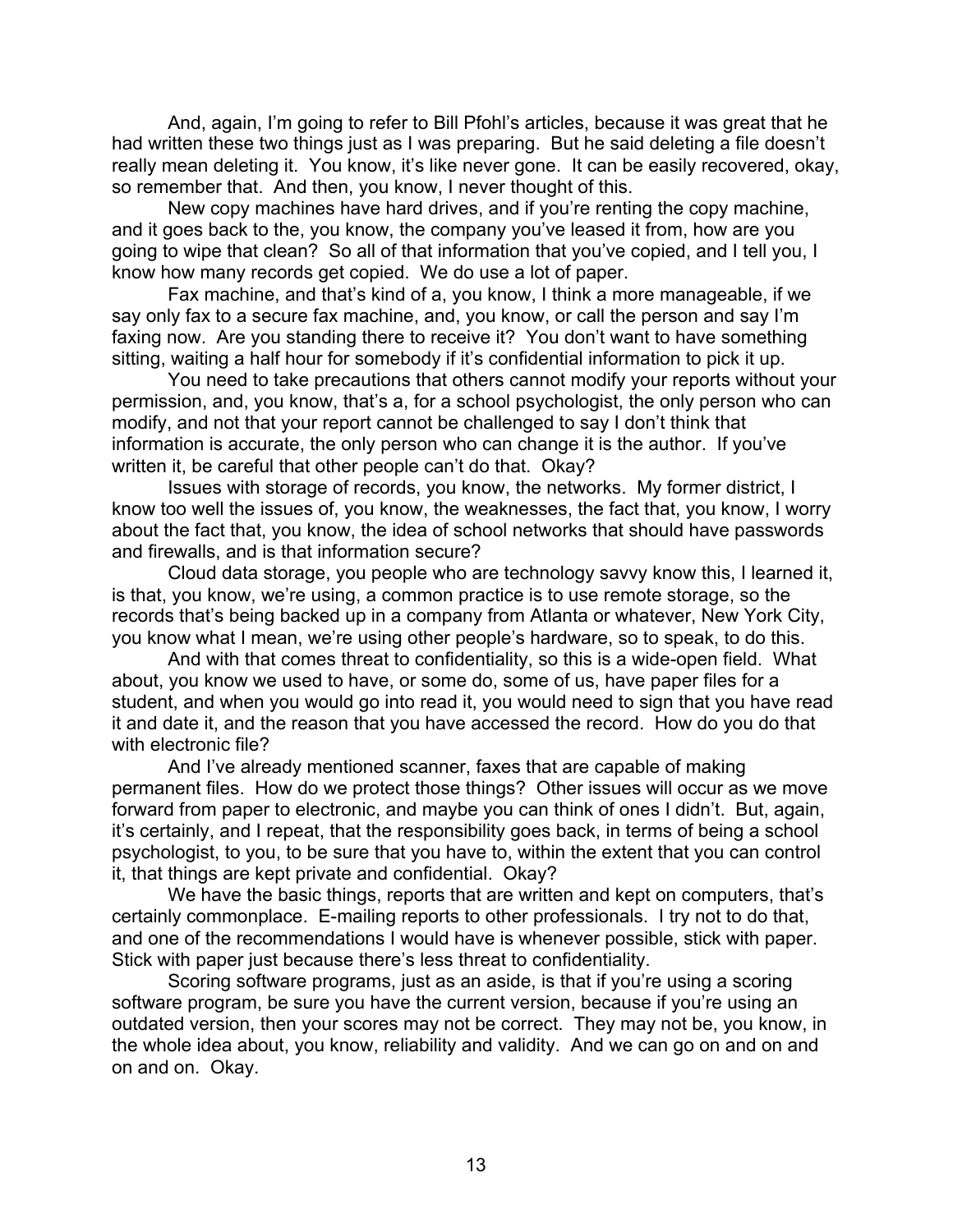So before we take some questions, some easy precautions. Password protect your documents and reports. E-mail only PDF. It's a little bit, it's a deterrent when emailing must occur. But watch reply all, you know. We don't want to be replying to people that should not be getting this. Okay?

When possible, as I said, and I think, you know, we go back to the old-fashioned way, transmit only hard copies and verify the intended recipient. I mention with fax and other things, be sure you're sending to the right, correct person. We live, we have very busy lives. We have, we do things very quickly these days, but just take time. Take pause.

Going back then to the NASP Code, we're not, I can't give you a rulebook about all of this, but I can say you are responsible and also to think in a critically appropriate manner using other resources you have in order to help you problem solve, particularly in this area of technology and electronic communications.

So we've left a little bit of time for questions. Right, Amy? Okay. Did any of you have questions that I may or may not be able to answer? I'm sorry. How about you in this back? Restate what you said.

**WOMAN:** I'm a consultant with an IU, and on several different occasions when I went into classrooms to do observations, there were teachers that were IM'ing in real time. Instead of writing a log or a note back and forth to parents, they're now getting real time information and I, we had the conversation reminding them that was an educational record.

They were using their personal phones to do that and forgetting or not thinking about the fact that they're creating a record, and that they were being very casual what they put into those notes back and forth.

**DR. WILLIAMS:** Yeah. And that would be something that, surely, they should be cautioned against, because any of that, if it has the child's name or information in it, could be, would be part of the record, and it's hard to get an instant message back. Right?

Also, the other thing is that I recently talked to a young person, you know, an elementary-age student who said, yeah, last year I worked with a teacher who helped me with reading. She was the one that was texting all the time, you know.

So, in that case, I mean, that was certainly an unprofessional way to do that, because we assume that what she was doing was texting for social reasons, and the child, of course, comes home and says to his parents, my teacher texts all the time, So, again, it's probably, it's not good practice either way. Okay? Other questions? Gosh. Either I did a really good job, or you people are really smart. Yes?

**WOMAN:** My question isn't necessarily about electronic, but when a school district were to receive, let's say I've received on script, paper from a doctor, the student has allergies to X, Y, and Z. Does the school district need parent permission before contacting the doctor to question the script to get more specific information?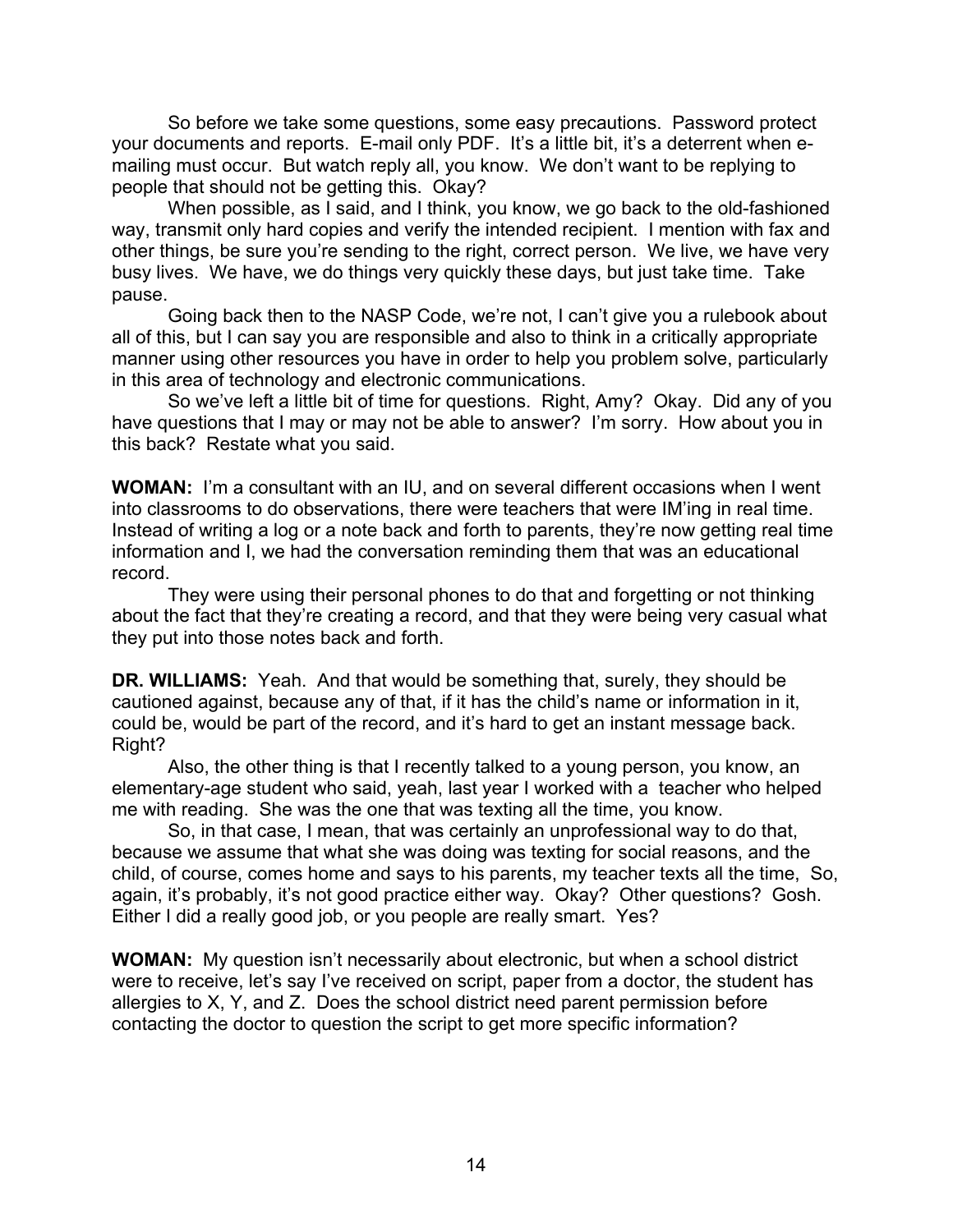**DR. WILLIAMS:** Yes, you do. I would certainly work through the parent in that case, because often what will come in on a script is DX ADHD needs modifications or needs IEP. Physicians just don't understand the process. Right?

**WOMAN:** Right. So before we were to contact to clarify that, we would, we need to get a release of information?

**DR. WILLIAMS:** Yes. You need a signed release of information from the parent.

**WOMAN:** Would you have a recommendation if the parent refuses to give us release of information but is saying now you need to do what the doctor is saying? I mean, I know it's, we need to operate, but we were trying to get to the bottom of it just to find out, but if the parent's refusing information . . .

**DR. WILLIAMS:** And I know that does happen in reality. I mean, we go back to the comprehensive and integrative model with consultation collaboration, and I think Kathy Minke will be here tomorrow talking about establishing effective home school communication, is that, you know, we just have to work, the parent does hold the right for that medical information.

Now we, I think it's our job to say in order to best protect your child and to maximize his time in school, we need to know what are the allergies. It's like a parent putting a child on medication and not informing the school nurse. You know, what if there's an allergic reaction? What if there's, because they say I just want to see whether, you know, the people see, and this happens, I know, a lot.

If this were my child, I want to have the medical staff, the teaching staff, everybody know what's going on, because I'm concerned about my child's welfare. And I think if you can communicate that, you know, again, work hard, and you'll have a lot of success and then maybe one not so successful. So, yes. Up here.

**WOMAN:** . . . as a parent, I just want to respond to that comment.

**WOMAN:** Please wait for the microphone.

**DR. WILLIAMS:** Wait a minute, please.

**WOMAN:** I said I just want to respond to that, because we do have a lot of psychologists in the room. As a parent, and from one parent perspective, there are many different parent perspectives, but I consider myself the buffer with medical information.

As a person who has a child with multiple disabilities, there are multiple medical people involved, and they try to be on the same page, but it's very difficult, especially as a child gets older. You have multiple medical people involved, and as the buffer, I never give information to one person. I never have one person talk to the other person, because they are in a vacuum to a certain extent, so I'm the one who can buffer that.

If additional information is desired from the school district, they can ask me the questions, who will go back to the physician and will get the answers either to allow the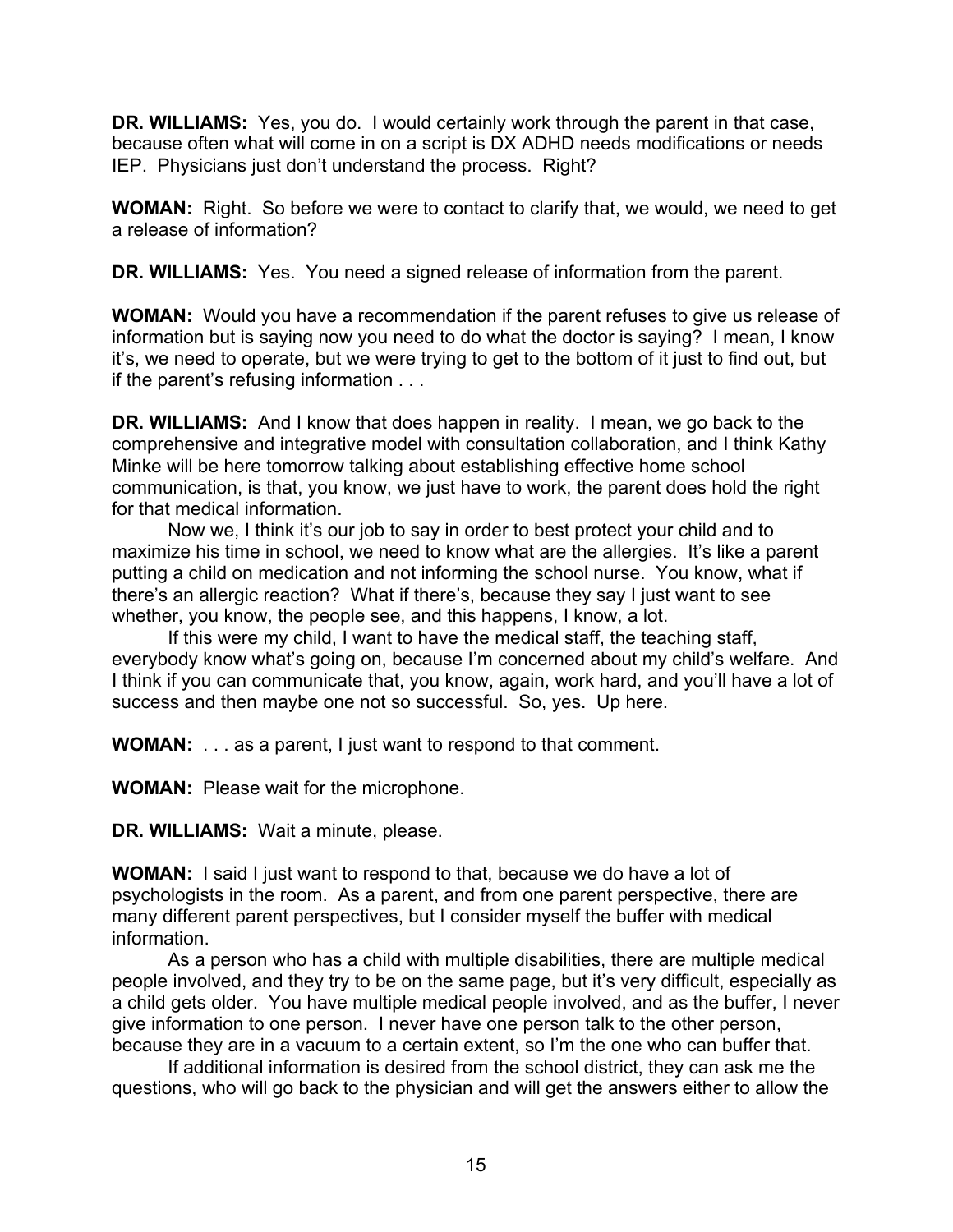physician to talk with all the information that they need to the school district, or I will come back and give the information to the school district. So I just wanted to provide that perspective.

**DR. WILLIAMS:** Thank you. Yes. We have another question here.

**MAN:** I work for a private residential rehabilitative institution. We work with two systems, an internal network system of e-mailing that goes back and forth between the school and the treatment providing side of our facility.

So the first question comes from a guidance and school e-mailing perspective to dormitories requesting information, conveying information for treatment reviews, GED, ASVAB, those kinds of testing procedures, and whether or not that becomes part of the school's record for that particular student when there are a number of student names on a given e-mail relative to these folks are prepared for the GED, they're scheduled for the GED on this date, or we have this many that have treatment reviews.

Therefore, this is the information about those kids out to the teachers and to the staff, so that's the first one. The second one has to do with the reporting system that we use for billing with PIMS. That's Pennsylvania Information Management System that includes in it the data for the kids for school attendance days, but it also includes other diagnostic impressions or statistics and things like that. What do we do with those?

**DR. WILLIAMS:** Well, I'll answer it, and I don't know whether Amy or anybody else in the room wants to try to chime in, because, again, you're dealing, you're not a specific school, only a school setting. The first thing, in your first question that kind of, you know, hit a cord with me is that if we say that whatever goes in e-mail is part of the student's record, you cannot and should not and would be negligent and certainly in printing out that e-mail with everyone's name on it, and putting it in the student's file.

No one, no other child's name should be in that file, so it would be a lot of whiteout or whatever, you know, or individual e-mails. Okay? And, again, this is not being the most efficient use of our electronic, but it's safeguarding student privacy. And that, I'm sure if we ask any attorney who was knowledgeable about school records, he would say that. Okay? Did that answer your first question?

## **MAN:** Yes.

**DR. WILLIAMS:** Yeah. But, I mean, again, you have to look at what precautions you're taking when transmitting information by e-mail. Go into your, you know, to look at your individual electronic server and system, okay, to say are there any precautions? Is our e-mail encrypted?

Now I told you I have a son-in-law who's a computer engineer, and he's explaining to me that, you know, he gets information electronically and has a card he has to insert with a password and all kinds of things, because it is confidential information. I haven't seen those in schools. Do any of you have them? All right. Well, I say, you know, we have most, and my opinion, we have a lot of regulations but not always the updated technology to help us meet those regulations.